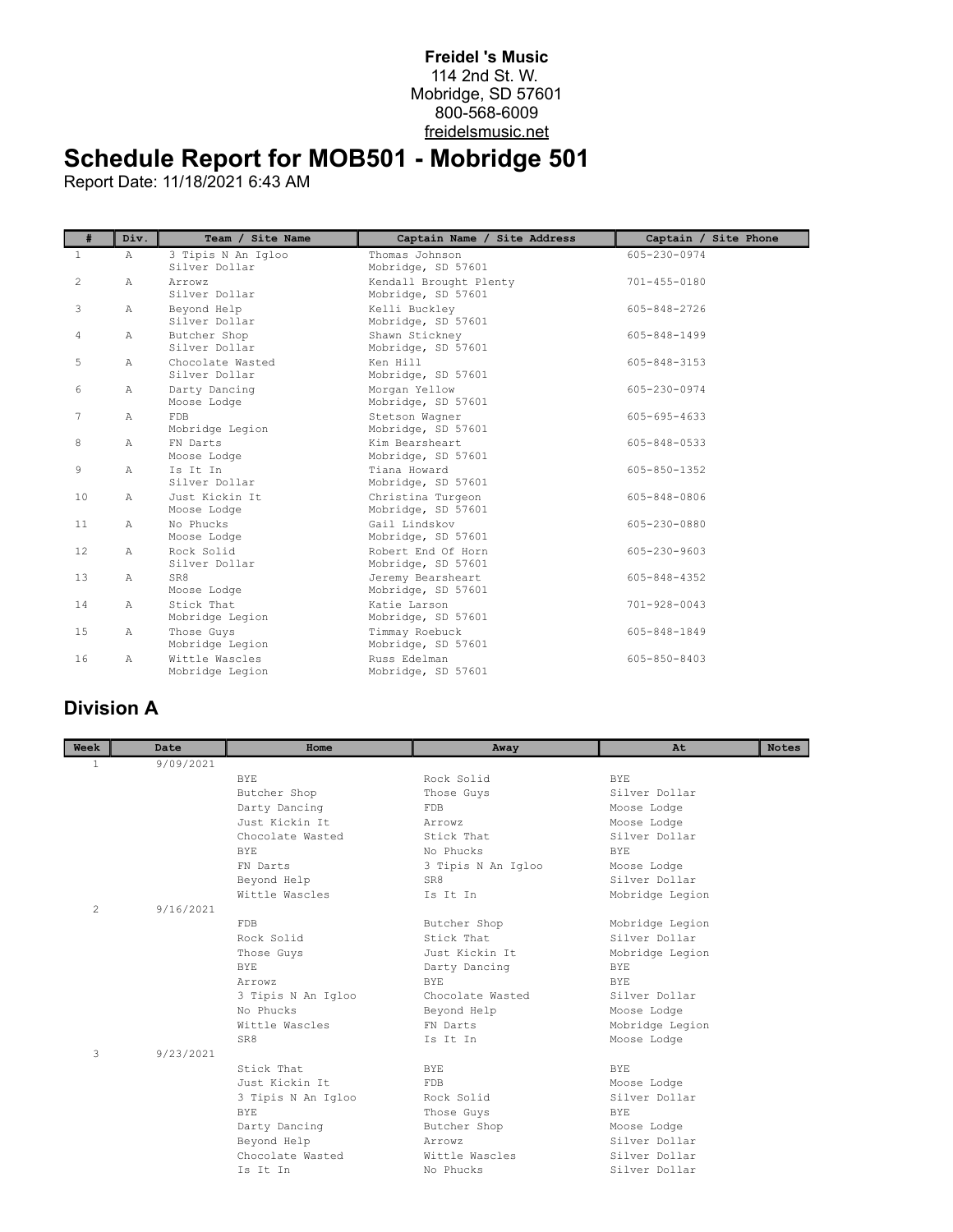| Week | Date       | Home                             | Away                      | At                               | <b>Notes</b> |
|------|------------|----------------------------------|---------------------------|----------------------------------|--------------|
|      |            | FN Darts                         | SR8                       | Moose Lodge                      |              |
| 4    | 9/30/2021  |                                  |                           |                                  |              |
|      |            | Butcher Shop                     | Just Kickin It            | Silver Dollar                    |              |
|      |            | <b>BYE</b>                       | 3 Tipis N An Igloo        | BYE                              |              |
|      |            | FDB                              | BYE                       | <b>BYE</b>                       |              |
|      |            | Rock Solid                       | Wittle Wascles            | Silver Dollar                    |              |
|      |            | Those Guys                       | Beyond Help               | Mobridge Legion                  |              |
|      |            | Stick That<br>Arrowz             | Darty Dancing<br>Is It In | Mobridge Legion<br>Silver Dollar |              |
|      |            | SR8                              | Chocolate Wasted          | Moose Lodge                      |              |
|      |            | No Phucks                        | FN Darts                  | Moose Lodge                      |              |
| 5    | 10/07/2021 |                                  |                           |                                  |              |
|      |            | 3 Tipis N An Igloo               | Stick That                | Silver Dollar                    |              |
|      |            | <b>BYE</b>                       | Butcher Shop              | BYE                              |              |
|      |            | Wittle Wascles                   | BYE                       | <b>BYE</b>                       |              |
|      |            | Beyond Help                      | <b>FDB</b>                | Silver Dollar                    |              |
|      |            | SR8                              | Rock Solid                | Moose Lodge                      |              |
|      |            | Is It In                         | Those Guys                | Silver Dollar                    |              |
|      |            | Darty Dancing                    | Just Kickin It            | Moose Lodge                      |              |
|      |            | FN Darts                         | Arrowz                    | Moose Lodge                      |              |
|      |            | Chocolate Wasted                 | No Phucks                 | Silver Dollar                    |              |
| 6    | 10/14/2021 |                                  |                           |                                  |              |
|      |            | Just Kickin It                   | <b>BYE</b>                | <b>BYE</b>                       |              |
|      |            | Stick That                       | Wittle Wascles            | Mobridge Legion                  |              |
|      |            | Butcher Shop                     | Beyond Help               | Silver Dollar                    |              |
|      |            | BYE                              | SR8<br>Is It In           | <b>BYE</b>                       |              |
|      |            | FDB                              |                           | Mobridge Legion<br>Silver Dollar |              |
|      |            | Rock Solid                       | No Phucks                 |                                  |              |
|      |            | Those Guys<br>3 Tipis N An Igloo | FN Darts<br>Darty Dancing | Mobridge Legion<br>Silver Dollar |              |
|      |            | Arrowz                           | Chocolate Wasted          | Silver Dollar                    |              |
| 7    | 10/21/2021 |                                  |                           |                                  |              |
|      |            | Wittle Wascles                   | 3 Tipis N An Igloo        | Mobridge Legion                  |              |
|      |            | Beyond Help                      | Just Kickin It            | Silver Dollar                    |              |
|      |            | SR8                              | Stick That                | Moose Lodge                      |              |
|      |            | Is It In                         | Butcher Shop              | Silver Dollar                    |              |
|      |            | No Phucks                        | BYE                       | BYE                              |              |
|      |            | FN Darts                         | <b>FDB</b>                | Moose Lodge                      |              |
|      |            | Arrowz                           | Rock Solid                | Silver Dollar                    |              |
|      |            | Chocolate Wasted                 | Those Guys                | Silver Dollar                    |              |
|      |            | Darty Dancing                    | BYE                       | BYE                              |              |
| 8    | 10/28/2021 |                                  |                           |                                  |              |
|      |            | BYE                              | Beyond Help               | <b>BYE</b>                       |              |
|      |            | 3 Tipis N An Igloo               | SR8<br>Is It In           | Silver Dollar                    |              |
|      |            | Just Kickin It<br>Stick That     | No Phucks                 | Moose Lodge<br>Mobridge Legion   |              |
|      |            | Butcher Shop                     | FN Darts                  | Silver Dollar                    |              |
|      |            | BYE                              | Arrowz                    | BYE                              |              |
|      |            | FDB                              | Chocolate Wasted          | Mobridge Legion                  |              |
|      |            | Rock Solid                       | Those Guys                | Silver Dollar                    |              |
|      |            | Wittle Wascles                   | Darty Dancing             | Mobridge Legion                  |              |
| 9    | 11/04/2021 |                                  |                           |                                  |              |
|      |            | SR8                              | Wittle Wascles            | Moose Lodge                      |              |
|      |            | Is It In                         | <b>BYE</b>                | BYE                              |              |
|      |            | No Phucks                        | 3 Tipis N An Igloo        | Moose Lodge                      |              |
|      |            | FN Darts                         | Just Kickin It            | Moose Lodge                      |              |
|      |            | Arrowz                           | Stick That                | Silver Dollar                    |              |
|      |            | Chocolate Wasted                 | Butcher Shop              | Silver Dollar                    |              |
|      |            | Those Guys                       | BYE                       | <b>BYE</b>                       |              |
|      |            | Darty Dancing                    | Beyond Help               | Moose Lodge                      |              |
|      |            | FDB                              | Rock Solid                | Mobridge Legion                  |              |
| 10   | 11/11/2021 |                                  | Is It In                  | Silver Dollar                    |              |
|      |            | Beyond Help<br>Wittle Wascles    | No Phucks                 | Mobridge Legion                  |              |
|      |            | <b>BYE</b>                       | FN Darts                  | <b>BYE</b>                       |              |
|      |            | 3 Tipis N An Igloo               | Arrowz                    | Silver Dollar                    |              |
|      |            | Just Kickin It                   | Chocolate Wasted          | Moose Lodge                      |              |
|      |            | Stick That                       | Those Guys                | Mobridge Legion                  |              |
|      |            | SR8                              | Darty Dancing             | Moose Lodge                      |              |
|      |            | BYE                              | FDB                       | BYE                              |              |
|      |            | Rock Solid                       | Butcher Shop              | Silver Dollar                    |              |
| 11   | 11/18/2021 |                                  |                           |                                  |              |
|      |            | No Phucks                        | SR8                       | Moose Lodge                      |              |
|      |            | FN Darts                         | Beyond Help               | Moose Lodge                      |              |
|      |            | Arrowz                           | Wittle Wascles            | Silver Dollar                    |              |
|      |            | Chocolate Wasted                 | BYE                       | BYE                              |              |
|      |            | Those Guys                       | 3 Tipis N An Igloo        | Mobridge Legion                  |              |